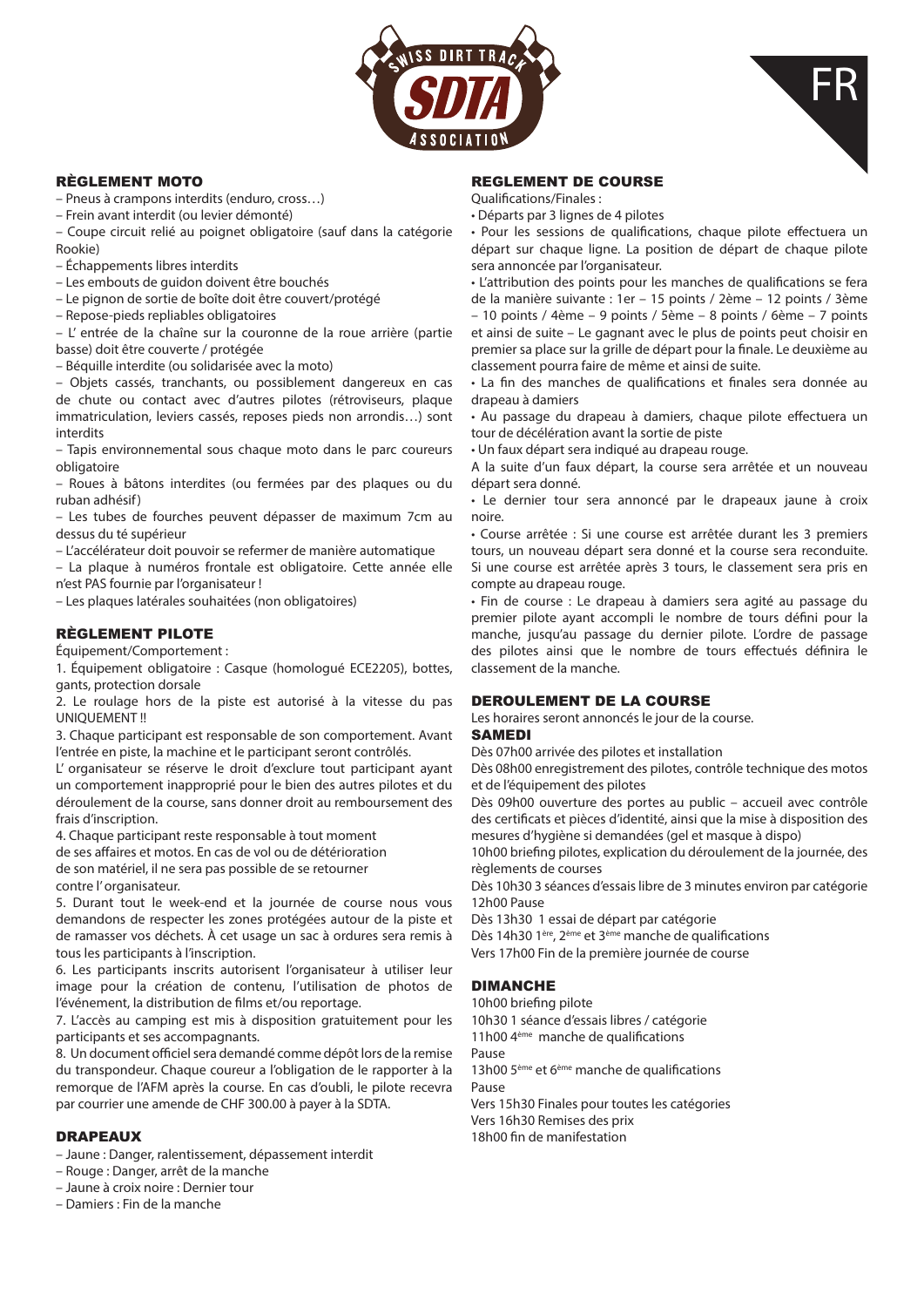



## BIKE SPECIFICATIONS

- Tires with crampons forbidden (enduro, cross …)
- Front brake prohibited (or lever disassembled)
- Circuit breaker connected to the wrist
- Exhaust pipes with silencer / muffler
- Handlebars must be plugged
- The gearbox sprocket must be covered / protected
- Folding footrests required

– The entry of the chain on the rear sprocket of the rear wheel (lower part) must be covered / protected

– Prohibited side stand (or solidarized with the bike)

– Broken, sharp, or possibly dangerous objects in the event of a fall or contact with other drivers (mirrors, license plates, broken levers, unformed feet …) prohibited

- Environmental mat under each bike in the riders pits is mandatory
- Wheels with sticks prohibited (or closed by plates or tape)
- Fork tubes may protrude up to 7cm above the top tee
- The accelerator must be able to close automatically

– The official front number plate is mandatory. This year it will NOT provided by the organizer

– Side plates are not a must but wished

# PILOT RULES

#### Equipment / Behavior:

1. Compulsory equipment: Helmet (homologated ECE2205), boots, gloves, back protector

2. Riding in the pits is allowed ONLY at very reduced speed!!

3. Each participant is responsible for his behavior. Before entering the track, the machine and the participant will be checked. The organizer reserves the right to exclude any participant having inappropriate behavior for the good of the other pilots and the progress of the race, without giving right to the refund of the registration fees.

4. Each participant remains responsible at all times for his material and motorbikes. In case of theft or damage to your equipment, it will not be possible to turn against the organizers.

5. Throughout the race day we ask you to respect the protected areas around the track and pick up your garbage. For this purpose a garbage bag will be given to all participants at the registration.

6. The registered participants authorize the organizer to use their image for the creation of content, the use of photos of the event, the distribution of films and / or reports.

7. Access to the race and a campsite are free for participants and accompanying persons.

8. An officiel document will be required as deposit when you receive the transponder. Each rider has the obligation to bring it back at the AFM trailer after the race. In case this is forgotten, the driver will receive a fine of CHF 300.00 by mail to be paid to the SDTA.

### FLAGS

- Yellow: Danger, slowdown, forbidden overtaking
- Red: Danger, stopping the run
- Yellow with black cross: Last lap
- Checkers: End of the round

## EVENT REGULATIONS

Qualifications / Finals:

• Departures by 3 lines of 4 pilots

• For qualifications each driver will start on each line. The starting position of each driver will be announced by the organizer

• The points awarded for the qualifying rounds will be as follows: 1st – 15 points / 2nd – 12 points / 3rd – 10 points / 4th – 9 points / 5th – 8 points / 6th – 7 points and so on continued – The winner with the most points can choose his place on the starting grid for the final. The second ranking may do the same and so on.

• The end of the qualifying and final rounds will be given to the checkered flag

• When crossing the checkered flag, each driver will perform a deceleration lap before the runway exit

• A false start will be indicated with the red flag. Following a false start, the race will be stopped and a new start will be given.

• The last round will be announced by the yellow flag with black cross.

• Stopped race: If a race is stopped during the first 3 laps, a new start will be given and the race will be re-run. If a race is stopped after 3 laps, the ranking will be taken into account in the red flag.

• End of race: The checkered flag will be waved at the passing of the first driver having completed the number of laps defined for the round, until the passage of the last pilot. The order of passage of the drivers as well as the number of laps made will define the ranking of the round.

### DAY & RACE PROGRAM

Schedule will be announced on the day of the races.

### **SATURDAY**

From 07:00 am arrival of the riders and installation

From 08:00 am registration of the riders, technical control of the motorcycles and of the riders' equipment

From 09:00 am opening of the doors to the public - reception with control of the certificates and identity papers, as well as the provision of the hygiene measures if requested (gel and mask at disposal)

10:00 am Rider's briefing, explanation of the day's schedule and race rules

From 10:30 am 3 free practice sessions of about 3 minutes per category 12h00 Break

From 1:30 pm 1 starting practice per category

From 2:30 pm 1st, 2nd and 3rd qualifying round Around 05:00 pm End of the first day of racing

# **SUNDAY**

10:00 am riders briefing 10:30 am 1 free practice session / category 11:00 am 4th qualifying round Break 01:00 pm 5th and 6th qualifying round Break Around 03:30 pm Finals for all categories Around 4:30 pm Prize-giving ceremony 06:00 pm end of the event